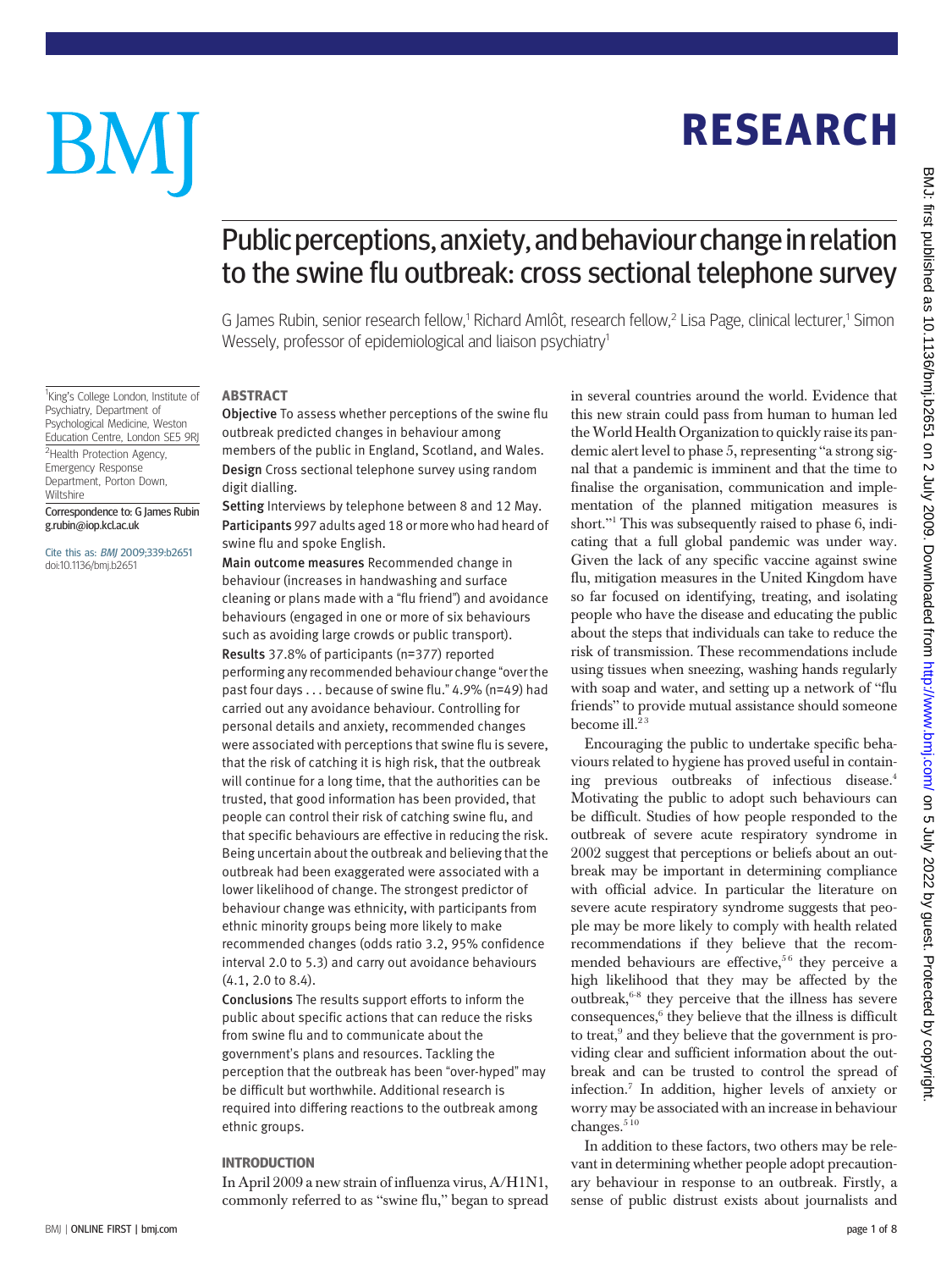the sensationalising of health related stories.<sup>11</sup> People may fail to heed official advice conveyed through the media if they believe that this is "just another health scare." Secondly, many scientific uncertainties surround swine flu.12 Such uncertainty may influence whether people undertake precautionary behaviours.<sup>13</sup>

Understanding the role of specific perceptions in motivating people to engage in precautionary behaviour may help health communicators to improve their messages about outbreaks of new infectious disease generally and swine flu specifically.

To assess the associations between perceptions and anxiety about swine flu and behaviour change relating to swine flu we carried out a cross sectional telephone survey of a large, demographically representative sample of the population of England, Scotland, and Wales. This survey provided a snapshot of public concerns and behaviours at the start of the swine flu outbreak, during a period of scientific uncertainty about the risks posed by the virus.

#### **METHODS**

#### UK involvement in the swine flu outbreak

Intense media reporting in the UK about the swine flu outbreak began on 25 April 2009 and peaked on 30 April after WHO raised its pandemic alert status to 5. The first two cases of swine flu in the UK were confirmed on 27 April. By 12 May, the date on which our data collection finished, 65 people in the UK had been confirmed as having swine flu and several schools had been closed as a precautionary measure. During

#### Table 1 | Behavioural responses to swine flu outbreak

| <b>Ouestions</b>                                                                                                                       | No (%) of positive responses |
|----------------------------------------------------------------------------------------------------------------------------------------|------------------------------|
| "Over the past four days, I have because of swine flu":                                                                                |                              |
| Deliberately cancelled or postponed a social event, such as meeting<br>friends, eating out, or going to a sports event*                | 10/946(1.1)                  |
| Reduced the amount I use public transport*                                                                                             | 20/710 (2.8)                 |
| Taken time off work*                                                                                                                   | 5/732(0.7)                   |
| Reduced the amount I go into shops*                                                                                                    | 18/961 (1.9)                 |
| Kept one or more of my children out of school or nursery*                                                                              | 2/486(0.4)                   |
| Kept away from crowded places generally*                                                                                               | 35/955(3.7)                  |
| Increased the amount I clean or disinfect things that I might touch, such as<br>door knobs or hard surfacest                           | 169/976 (17.3)               |
| Washed my hands with soap and water more often than usualt                                                                             | 278/989 (28.1)               |
| Because of swine flu, I have discussed with a friend or family member what we<br>would do if one of us catches swine flut              | 149/980 (15.2)               |
| Performed ≥1 of the six avoidance behaviours                                                                                           | 49/997 (4.9)                 |
| Performed ≥1 of the three recommended behaviours                                                                                       | 377/997 (37.8)               |
| In the past 24 hours, how many times have you washed your hands with soap<br>and water (not including baths, showers, or washing up)?: |                              |
| $0$ to $4$                                                                                                                             | 229/990 (23.0)               |
| 5 to 9                                                                                                                                 | 352/990 (35.6)               |
| 10 to 14                                                                                                                               | 206/990 (20.8)               |
| 15 to 19                                                                                                                               | 65/990(6.6)                  |
| $\geq$ 20                                                                                                                              | 138/990 (13.9)               |
| *Behavioural changes classified as avoidance.<br>†Behavioural changes classified as recommended.                                       |                              |

this time a major advertising campaign was started by the government to provide the public with information and advice. This included an information leaflet sent to every home in the country, which discussed, among other things, the nature of swine flu, what the government had done to prepare for a pandemic, and what individuals could do to protect themselves and others.3 On 11 June, after we had completed our data collection, WHO raised its pandemic alert status to phase 6.

#### Cross sectional telephone survey

Between 8 and 12 May Ipsos MORI carried out a telephone survey of 1000 residents of England, Scotland, and Wales, using random digit dialling. This sample size provided us with a sample error of about plus or minus 3%. Proportional quota sampling was used to ensure that respondents were demographically representative of the general population, with quotas based on age, sex, work status, region, and social grade. Each interview lasted 20 minutes. To reduce selection bias, participants were initially informed that the survey related to "issues currently facing the UK" and were only informed that the real issue was swine flu after we had obtained verbal consent to proceed. Respondents were required to be 18 years or older, to speak English, and to have heard of swine flu.

#### Behaviours

Participants were asked nine questions about recent behaviours. Six related to avoidance of places or activities, behaviours that had not been recommended by the government. Three related to activities that had been recommended—namely, increased cleaning or disinfecting of surfaces, washing hands with soap and water more often than usual, and discussing with a friend or family member what to do if either person caught swine flu. Eight of the questions were phrased as "Over the past four days, I have . . . because of swine flu." The ninth question, relating to discussing plans, did not specify a time frame. Table 1 lists the full item wordings. Permitted responses for each question were yes, no, or does not apply. As a supplementary question we also asked "In the past 24 hours, how many times have you washed your hands with soap and water? That does not include having a shower, a bath, or doing the washing up."

#### Perceived efficacy of behaviours

Six items assessed whether participants believed that a specific action reduced their risk of catching swine flu, with possible response options being strongly agree (scored as 5), tend to agree (4), neither agree nor disagree (3), tend to disagree (2), or strongly disagree (1). Table 2 gives the wording for these questions.

#### Anxiety

Anxiety was assessed using the six item version of the validated state trait anxiety inventory.<sup>14</sup> The preamble specified that respondents should answer with respect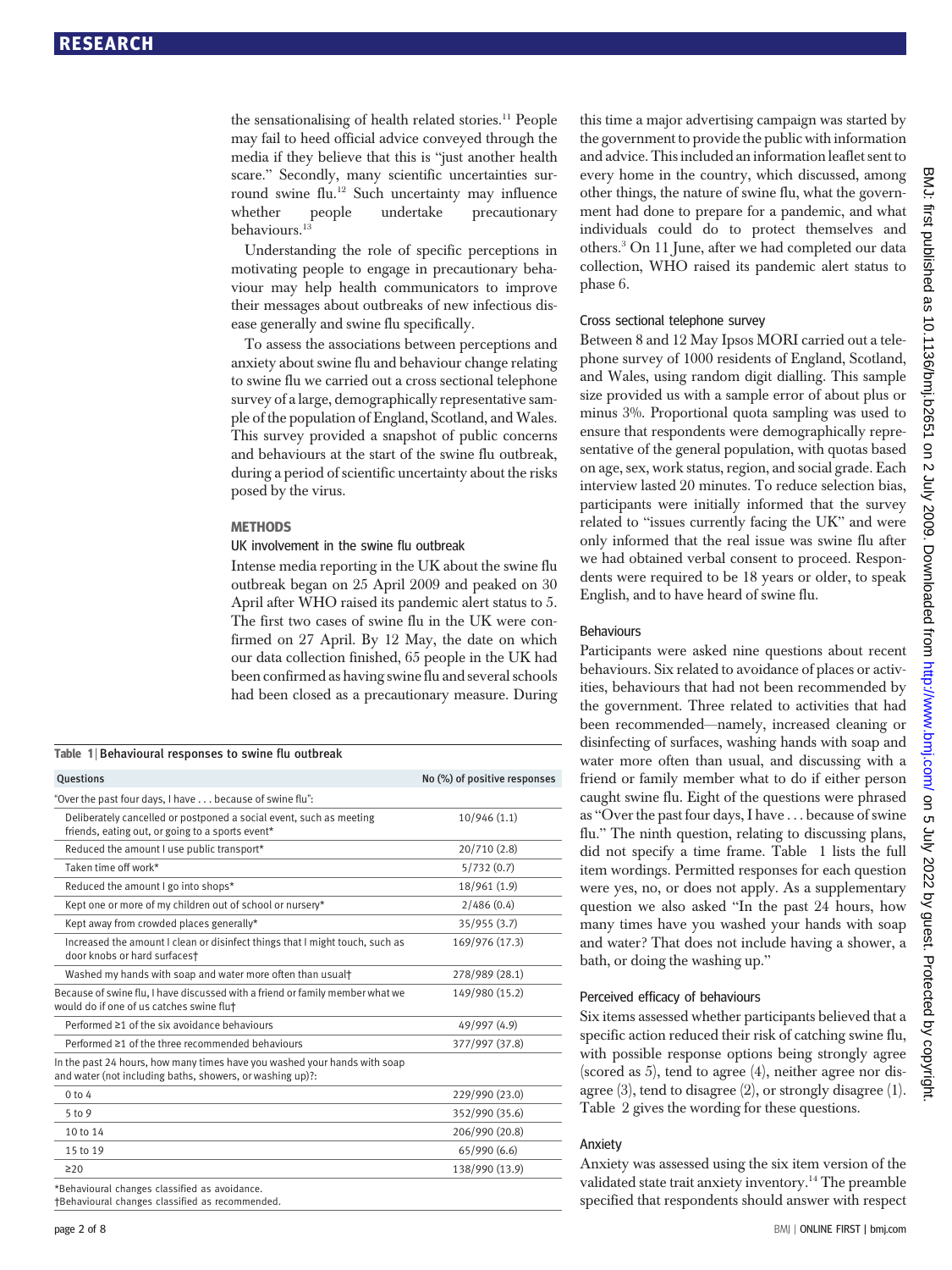| Question                                                | Strongly agree | Tend to agree  | Neither agree<br>nor disagree | Tend to<br>disagree | Strongly<br>disagree |
|---------------------------------------------------------|----------------|----------------|-------------------------------|---------------------|----------------------|
| I believe that reduces your risk of catching swine flu: |                |                |                               |                     |                      |
| Reducing the number of people you meet over a day       | 162/975 (16.2) | 303/975 (31.1) | 76/975 (7.8)                  | 264/975 (27.0)      | 170/975 (17.4)       |
| Avoiding public transport (spacing at start)            | 143/969 (14.8) | 340/969 (35.1) | 96/969(9.9)                   | 231/969 (23.8)      | 159/969 (16.4)       |
| Cleaning or disinfecting things you might touch         | 454/973 (46.7) | 343/973 (35.3) | 49/973 (5.0)                  | 92/973(9.5)         | 35/973(3.6)          |
| Washing your hands regularly with soap and water        | 563/990 (56.9) | 306/990 (30.9) | 31/990 (3.1)                  | 64/990(6.5)         | 26/990(2.6)          |
| Wearing a face mask when out in public                  | 70/965 (7.3)   | 164/965 (17.0) | 66/965(6.8)                   | 306/965 (31.7)      | 359/965 (37.2)       |
| Avoiding hospitals or general practices                 | 161/968 (16.6) | 253/968 (26.1) | 81/968 (8.4)                  | 273/968 (28.2)      | 200/968 (20.7)       |

Table 2 <sup>|</sup> Perceived efficacy of various behavioural responses to swine flu. Values are numbers (percentages) of participants

to how they had been feeling over the past four days in relation to swine flu. This scale provided scores of between 6 (least anxiety) and 24 (most anxiety). We categorised people who scored 12 or more as having anxiety about swine flu, and those who scored 18 or more as having high anxiety about swine flu.15

#### **Perceptions**

Thirty nine items were used to assess key themes of how people perceived the swine flu outbreak. Perception items were phrased as statements, with response options ranging from strongly agree (5) to strongly disagree (1). Exploratory factor analysis using principal axis factoring and varimax rotation suggested that nine factors were present in the data. All factors were readily interpretable by examining those items with loadings greater than 0.4. Six of the factors were used to form scales (box).

Scores on these scales were calculated as the mean of the relevant items. Cronbach's  $\alpha$  scores of less than 0.6 for the remaining three factors prevented us from forming scales. Instead we used the single item that we thought best summarised the factor in the analysis. These related to uncertainty ("I do not understand what is happening with this swine flu outbreak"), control ("I think that if I am careful, I can reduce my risk of catching swine flu"), and lack of treatments ("I think there is nothing that can be done to treat people with swine flu").

#### Personal and other variables

Personal variables consisted of sex, age, working status, household income, children aged 0 to 4 in the household, educational level, ethnicity, and the presence of any chronic illness or disability diagnosed by a doctor. We also asked whether respondents had received the government's leaflet on swine flu and, if so, whether they had read it.

#### Analyses

We calculated two primary outcomes; whether the participant had engaged in any of the six avoidance behaviours (table 1) and whether the participant had engaged in any of the three recommended behaviours (table 1). Binary logistic regressions were used to calculate the univariate associations between personal characteristics and the primary outcomes. We used  $t$ tests to investigate the association between anxiety

levels and the primary outcomes. Two sets of binary logistic regressions were used to assess the univariate associations between perception variables and primary outcomes, and also the multivariate associations adjusting for significant personal variables and anxiety. We calculated t tests and odds ratios to assess whether receiving or reading the government's swine flu leaflet was associated with behaviour outcomes or anxiety.

Weighting the data by age, sex, working status, region, and social grade did not alter the prevalence of any behaviour outcome by more than 1%.We therefore carried out analyses using unweighted data.

#### RESULTS

Overall, 14 297 potential respondents were contacted. Of these, 9451 refused to participate, 3575 asked to be called back later but declined to make an appointment, and 123 made an appointment but could not be included during the data collection period. Of the remainder, 93 were ineligible to participate (including 37 who reported that they had not heard of swine flu) and 55 were out of quota, leaving 1000 eligible people who were interviewed. Of these, three reported that they or a family member had been advised to take antiviral drugs because of exposure to swine flu and were therefore excluded from analyses.

#### Behaviour outcomes, anxiety, and perceived efficacy of behaviours

Table 1 lists the behaviour changes reported in response to the swine flu outbreak. Forty nine people (4.9%) reported engaging in one or other form of avoidance behaviour, whereas 377 (37.8%) said that they had carried out one or more of the three recommended behaviours. In total, 237 (23.8%) scored 12 or more on the six item state trait anxiety inventory, suggesting anxiety about swine flu. Of these, 21 (2.1%) scored 18 or more, suggesting high anxiety. Table 2 lists the perceived efficacy of the six behaviours asked about.

#### Association between personal variables and behaviour

Table 3 shows the associations between personal variables and behaviour. Women, people aged 18 to 24, and parents of young children were significantly more likely to follow recommended behaviours. Participants who were not employed, were poor, had an annual household income of less than £30 000, or had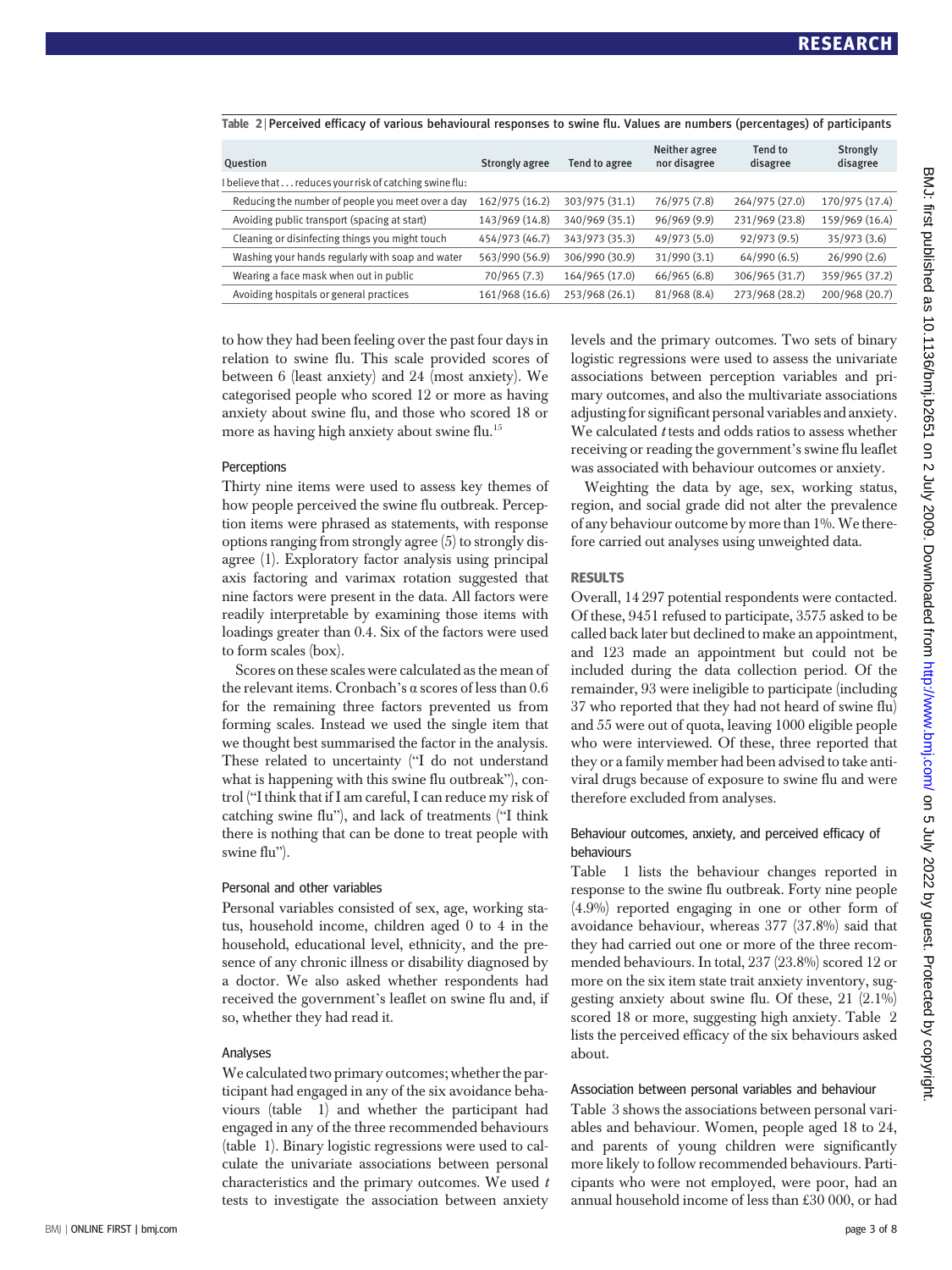#### Perception scales used in the analyses, with examples of items

#### Trust in the authorities (five items)

In general, I think the authorities are acting in the public's best interest in dealing with the swine flu outbreak (Cronbach's α 0.81)

#### Likelihood of infection (five items)

I believe there is currently a high risk of catching swine flu in the shops I go to (Cronbach's α 0.80)

#### Severity of illness (five items)

I think that if I catch swine flu it will have major consequences for my life (Cronbach's α 0.70)

#### Exaggeration of the risk (four items)

I think that the media have over-exaggerated the risks of catching swine flu (Cronbach's α 0.62)

#### Timeline for the outbreak (three items)

In my opinion, this swine flu outbreak is going to continue for a long time (Cronbach's α 0.74)

#### Good information (three items)

Overall, the information I have heard about swine flu has been clear (Cronbach's α 0.75)

no educational qualifications were significantly more likely to adopt avoidance behaviours. The largest effects were for participants from non-white ethnic backgrounds, who were significantly more likely than white participants to adopt both recommended behaviours (odds ratio 3.2, 95% confidence interval 2.0 to 5.3) and avoidance behaviours (4.1, 2.0 to 8.4). Further analyses showed that ethnicity remained a significant predictor for recommended behaviours (2.6, 1.4 to 4.7) and avoidance behaviours (4.9, 1.8 to 13.1) even after adjusting for age, sex, education, young children in the household, income, and working status.

#### Association between anxiety and behaviour

Participants who had carried out one or more recommended behaviours had significantly higher levels of anxiety than participants who had not (mean difference 1.7, 95% confidence interval 1.3 to 2.1,  $\neq 8.5$ , df=995, P<0.001). Similarly, participants who had carried out one or more avoidance behaviours had significantly higher levels of anxiety than those who had not  $(2.6, 1.7 \text{ to } 3.5, \neq 5.8, \text{df} = 995, \text{P} < 0.001).$ 

#### Association between perceptions and behaviour

Table 4 shows the mean scores for the perception factors and the univariate and multivariate associations between perceptions and behaviour change. Adjusting for all significant personal variables in table 3 and for anxiety, all perceptions apart from those relating to the availability of treatments for swine flu were associated with carrying out one or more recommended behaviours. Although perceptions relating to likelihood, severity, exaggeration, timeline, and uncertainty also showed significant univariate associations with carrying out one or more avoidance behaviours, only likelihood and severity remained significant after adjusting for personal variables and anxiety.

#### Perceived efficacy of specific behaviours as a predictor of behaviour change

Binary logistic regressions showed significant univariate associations between perceived efficacy of reducing the number of people met in a day and adopting one or more avoidance behaviours (odds ratio 1.8, 95% confidence interval:1.4 to 2.3), perceived efficacy of avoiding public transport and reducing the amount of public transport used (2.2, 1.4 to 3.5), perceived efficacy of cleaning or disinfecting things that might be touched and increasing the amount of cleaning or disinfection of things (2.2, 1.7 to 2.8), and perceived efficacy of washing hands regularly with soap and water and actually washing hands more regularly (1.8, 1.5 to 2.2). Although the strength of these associations was reduced by adjusting for age, sex, working status, household income, educational level, ethnicity, young children in the house, and anxiety, all four remained significant.

#### Effects of the leaflet on behaviours and anxiety

At the time of the survey, 392 participants said that they had received the government's leaflet about swine flu (39.3%), and 255 (25.6%) said they had read it. No significant differences were found between participants who had or had not received the leaflet in terms of anxiety (mean difference −0.3, 95% confidence interval  $-0.7$  to 0.08,  $t=1.6$ , df=995, P=0.12), whether they had adopted one or more of the recommended behaviours (odds ratio 0.9, 95% confidence interval 0.7 to 1.2), or whether they had adopted one or more of the avoidance behaviours (0.5, 0.3 to 1.0). Comparing participants who had read the leaflet with those who had not did not alter the results for the behaviour outcomes. Participants who had read the leaflet were, however, significantly less anxious than the combined group who had either not read the leaflet or not received it (mean difference −0.5, 95% confidence interval  $-0.9$  to  $-0.05$ ,  $t=2.2$ , df=995, P=0.03).

#### **DISCUSSION**

Our results suggest that less than two weeks after WHO responded to the swine flu outbreak by raising its pandemic alert status to 5 and in the face of intense media coverage and a major government advertising campaign, public responses to swine flu were muted. Anxiety about the outbreak was low, with only 24% of participants reporting any anxiety and only 2% reporting high anxiety. Behaviour changes were also limited. Most people reported that they had not changed the frequency of their hand washing (72%), increased the amount that they cleaned or disinfected things (83%), or discussed plans with a "flu friend" (85%). In fact most people (62%) had done none of these things. There was also little evidence that people were using behaviours with potentially damaging social or economic implications, $16$  with fewer than 5% reporting that they had avoided people or places as a result of the outbreak. These results add to an extensive body of work that rebuts any suggestion that the public's first response when faced with a novel threat is to over-react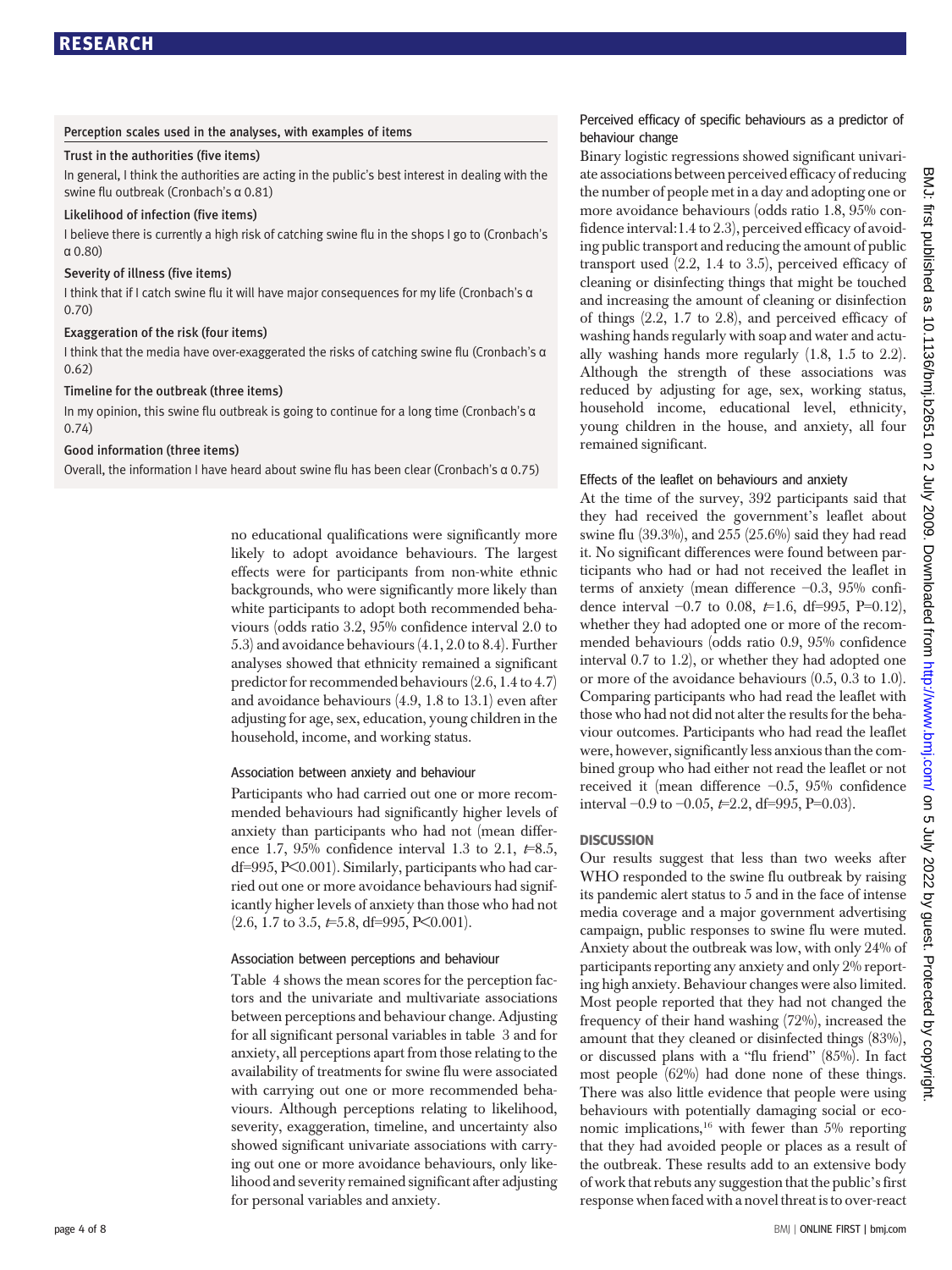| Variable and variable levels | No (%) of<br>participants | No (%) using<br>recommended<br>behaviours | Odds ratio<br>(95% CI)     | No (%) using<br>avoidance<br>behaviour | Odds ratio<br>(95% CI)     |
|------------------------------|---------------------------|-------------------------------------------|----------------------------|----------------------------------------|----------------------------|
| Sex:                         |                           |                                           |                            |                                        |                            |
| Women                        | 528 (53.0)                | 215(40.7)                                 | 1.3(1.0 to 1.7)            | 31(5.9)                                | 1.6 (0.9 to 2.8)           |
| Men                          | 469 (47.0)                | 162 (34.5)                                | Reference                  | 18(3.8)                                | Reference                  |
| Age group:                   |                           |                                           |                            |                                        |                            |
| 18-24                        | 119 (11.9)                | 56 (47.1)                                 | $1.9(1.2 \text{ to } 3.0)$ | 8(6.7)                                 | $1.0$ (0.4 to 2.5)         |
| 25-34                        | 156 (15.6)                | 63 (40.4)                                 | 1.4(0.9 to 2.2)            | 7(4.5)                                 | $0.7(0.3 \text{ to } 1.7)$ |
| 35-54                        | 351 (35.2)                | 132 (37.6)                                | $1.3(0.9 \text{ to } 1.8)$ | 8(2.3)                                 | 0.3(0.1 to 0.8)            |
| 55-64                        | 156 (15.6)                | 57 (36.5)                                 | 1.2 (0.8 to 1.9)           | 12(7.7)                                | 1.2 (0.5 to 2.7)           |
| $\geq 64$                    | 215 (21.6)                | 69 (32.1)                                 | Reference                  | 14(6.5)                                | Reference                  |
| Working status:              |                           |                                           |                            |                                        |                            |
| Not working                  | 405 (40.6)                | 156 (38.5)                                | 1.1 (0.8 to 1.4)           | 29(7.2)                                | $2.2$ (1.2 to 4.0)         |
| Working full or part time    | 592 (59.4)                | 221 (37.3)                                | Reference                  | 20(3.4)                                | Reference                  |
| Annual household income:     |                           |                                           |                            |                                        |                            |
| <b>E30000</b>                | 502 (57.4)                | 199 (39.6)                                | $1.2$ (0.9 to 1.5)         | 28(5.6)                                | 2.1 (1.0 to 4.5)           |
| >£30,000                     | 372 (42.6)                | 134 (36.0)                                | Reference                  | 10(2.7)                                | Reference                  |
| Educational attainment:      |                           |                                           |                            |                                        |                            |
| None                         | 126 (14.5)                | 48 (38.1)                                 | $1.0$ (0.7 to $1.5$ )      | 11(8.7)                                | 2.5 (1.1 to 5.8)           |
| <b>GCSE</b> level            | 235 (27.0)                | 80 (34.0)                                 | $0.8(0.6 \text{ to } 1.2)$ | 11(4.7)                                | $1.3(0.6 \text{ to } 3.0)$ |
| A level                      | 182 (20.9)                | 73 (40.1)                                 | $1.1$ (0.8 to 1.6)         | 10(5.5)                                | $1.5(0.6 \text{ to } 3.6)$ |
| Degree or higher             | 327 (37.6)                | 124 (37.9)                                | Reference                  | 12(3.7)                                | Reference                  |
| Ethnicity:                   |                           |                                           |                            |                                        |                            |
| Other                        | 73(7.4)                   | 47 (64.4)                                 | 3.2 (2.0 to 5.3)           | 11(15.1)                               | 4.1 (2.0 to 8.4)           |
| White                        | 914 (92.6)                | 327 (35.8)                                | Reference                  | 38(4.2)                                | Reference                  |
| Chronic illness:             |                           |                                           |                            |                                        |                            |
| Present                      | 291 (29.35)               | 118 (40.5)                                | $1.2$ (0.9 to 1.5)         | 19(6.5)                                | 1.6 (0.9 to 2.8)           |
| None                         | 701 (70.7)                | 258 (36.8)                                | Reference                  | 30(4.3)                                | Reference                  |
| Children in household:       |                           |                                           |                            |                                        |                            |
| Aged $\leq 4$                | 126 (12.6)                | 63(50.0)                                  | $1.8(1.2 \text{ to } 2.6)$ | 7(5.6)                                 | $1.2$ (0.5 to 2.6)         |
| Aged ≥4, or no children      | 871 (87.4)                | 314 (36.1)                                | Reference                  | 42(4.8)                                | Reference                  |

Table 3 <sup>|</sup> Association between personal variables and behaviour during swine flu outbreak

or panic.17 In practice, convincing the public that the threat is real is often a more pressing task for public health agencies than providing reassurance.

#### The role of perceptions

The associations identified between perceptions about the outbreak and behaviour change provide some insight into factors that could be targeted to improve rates of compliance with official recommendations. As might be expected,  $6-818$  believing that there is currently a high risk of catching swine flu and that catching it will have severe consequences were both associated with behaviour change. Perceiving that the outbreak would continue for a long time was also a predictor of whether someone carried out recommended behaviours, presumably because this indicated a higher level of risk over the longer term.

Less uncertainty about the outbreak and perceptions that the overall information given out was clear, consistent, and helpful were also associated with an increased likelihood of undertaking recommended changes to behaviour. The importance of reducing uncertainty and providing clear information has been suggested before $^{11\,19}$  and although most accounts have focused on this as a way of reducing anxiety, these factors can also affect behavioural responses during major incidents.20 In this study the mean scores of scales for "good information" and "uncertainty" suggested that public health communicators had some success in preventing confusion and in conveying a consistent set of comprehensible messages, which in turn seem to have increased rates of recommended behaviour change.

Informing the public about a potential health risk is never free of context. Previous warnings or alerts that have seemingly come to nothing may determine how people perceive the present situation.<sup>1117</sup> The high mean score on our exaggeration scale suggests that this may have been the case in the early stages of the swine flu outbreak. As might be expected, the perception that the incident had been hyped up was associated with a lower likelihood of behaviour change. Correcting such perceptions in the short term may not be easy.17 A long history of well intentioned health warnings from the government and scientists have left the public uncertain about the relative importance of each new warning, while a constant flow of "urgent" health warnings based on limited, if any, evidence are carried on a daily basis by the UK media.21 It is therefore unsurprising that 68% of our respondents agreed with one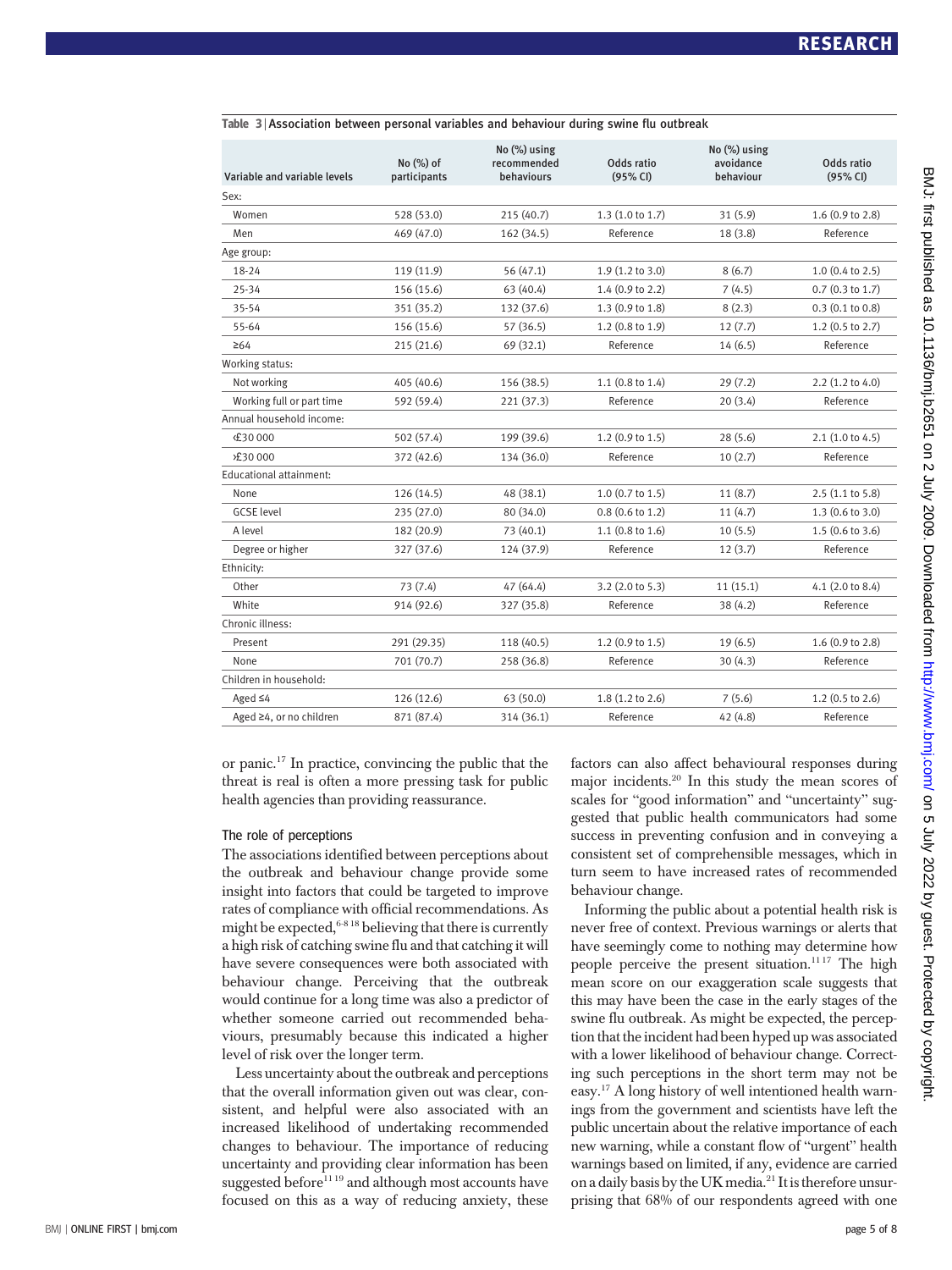|                                 |                                         | Association with carrying<br>out ≥1 recommended behaviours |                                 | Association with carrying<br>out ≥1 avoidance behaviours |                                 |
|---------------------------------|-----------------------------------------|------------------------------------------------------------|---------------------------------|----------------------------------------------------------|---------------------------------|
| <b>Factors</b>                  | Mean (SD) score,*<br>No of participants | Odds ratio<br>(95% CI)                                     | Adjusted odds ratio<br>(95% CI) | Odds ratio<br>(95% CI)                                   | Adjusted odds ratio<br>(95% CI) |
| Trust                           | 3.9 (0.8), 997                          | $1.3(1.1 \text{ to } 1.5)$                                 | $1.6(1.3 \text{ to } 2.0)$      | $0.8$ (0.6 to 1.2)                                       | $0.8$ $(0.5$ to $1.1)$          |
| Likelihood                      | 2.3(0.9), 997                           | $1.8(1.5 \text{ to } 2.1)$                                 | $1.5(1.3 \text{ to } 1.8)$      | $3.1$ (2.3 to 4.2)                                       | $2.7(1.8 \text{ to } 4.0)$      |
| Severity                        | $2.8(0.9)$ , 997                        | $1.6$ (1.4 to 1.8)                                         | $1.4$ (1.2 to 1.7)              | $2.2$ (1.6 to 3.0)                                       | $1.8(1.2 \text{ to } 2.7)$      |
| Exaggeration                    | 3.6(0.9), 997                           | $0.6$ $(0.5$ to $0.6)$                                     | $0.6$ (0.5 to 0.7)              | $0.7(0.5 \text{ to } 0.9)$                               | $0.7(0.5 \text{ to } 1.0)$      |
| Timeline of outbreak            | 3.1(1.0), 974                           | $1.2$ (1.1 to 1.4)                                         | $1.2$ (1.1 to 1.5)              | $1.4$ (1.1 to 1.9)                                       | $1.4$ (1.0 to 2.1)              |
| Good information                | 3.7(1.0), 992                           | $1.3$ (1.2 to 1.5)                                         | $1.4$ (1.1 to 1.6)              | 1.3(0.9 to 1.8)                                          | $1.1$ (0.8 to 1.7)              |
| Uncertainty <sup>±</sup>        | 2.5(1.3), 972                           | $1.0$ (0.9 to $1.1$ )                                      | $0.9(0.8 \text{ to } 1.0)$      | $1.4$ (1.1 to 1.7)                                       | $1.1$ (0.8 to 1.4)              |
| Control‡                        | 4.0(1.1), 981                           | $1.4$ (1.2 to 1.5)                                         | $1.5(1.3 \text{ to } 1.8)$      | $0.9$ (0.7 to 1.2)                                       | $0.8$ (0.6 to 1.1)              |
| Lack of treatments <sup>±</sup> | 1.7(1.0), 966                           | $0.9$ (0.8 to 1.1)                                         | $0.9(0.8 \text{ to } 1.1)$      | $1.0$ (0.7 to 1.3)                                       | $0.7(0.5 \text{ to } 1.1)$      |

#### Table 4 <sup>|</sup> Association between perception variables and behaviour during swine flu outbreak

\*Scores from 1 to 5. High scores indicate greater agreement that: the authorities are to be trusted in handling swine flu; I am at risk of catching swine flu; swine flu is a severe illness; the outbreak has been over-exaggerated; the outbreak will continue for some time; the information I have received has been good; I do not understand what is happening; I can reduce my risk of catching swine flu; nothing can be done to treat people with swine flu.

†Adjusting for sex, age, work status, income, education, ethnicity, parental status, and anxiety.

‡Factors represented by single item that authors thought best illustrated underlying concept.

item in our exaggeration scale, "I think that the media have over-exaggerated the risks of catching swine flu."

A more encouraging finding was that the authorities still received a relatively high score for trust (mean score 3.9 of 5). Our finding that participants with higher trust in the government and the responding agencies were more likely to follow their recommendations seems logical and corresponds with evidence of a similar relation during the severe acute respiratory syndrome outbreak.7

Finally, most of our sample agreed that if they were careful they could reduce their risk of catching swine flu. This perception was associated with an increased probability of taking action. Fatalistic assumptions that "there is nothing you can do" have been observed in some people during previous incidents<sup>22</sup> but did not pose a major problem in this instance. More specific perceptions as to which particular actions are effective in reducing the risk revealed an interesting pattern. Whereas over 80% of participants believed that the hygiene measures recommended by the government were effective, around half of respondents also believed the same about avoiding other people or public transport. The perceived efficacy of such actions was associated with actually performing them. These data suggest that should recommendations for social distancing be required in this or any future outbreak, the public is likely to view such measures as effective.

#### The role of personal variables

Behaviour change among our sample was partly predicted by several personal variables. Similar effects to those reported here have been observed for  $sex$ ,  $5610$ parental status,<sup>20</sup> and low socioeconomic status,<sup>23</sup> although the effect of age, with younger adults being more likely to take action, is contrary to the effect observed in several studies on severe acute respiratory syndrome.5-7 10 Of most interest was the association between ethnicity and behaviour change, an association that was apparent even after adjusting for socioeconomic variables.We did not have enough participants from ethnic minorities to carry out subgroup analyses and to identify which, if any, ethnic groups were reacting most to the outbreak. Previous research has found that worry and avoidance behaviours relating to terrorism are more common among minority groups in general than in white respondents, suggesting that this effect may be due to shared perceptions of vulnerability or low levels of control.<sup>24</sup> More research on the causes of this phenomenon is required.

#### The impact of the swine flu leaflet

Our results suggest that the government's swine flu leaflet had limited if any impact on behaviour change, although reading the leaflet was associated with lower anxiety. These analyses do not imply that the information in the leaflet was ineffective: it might be that the widespread media campaign that preceded delivery of the leaflet meant that the public was already well informed about swine flu by the time of our survey. At the same time the effects of the leaflet on the use of tissues or on health behaviours among people with flulike symptoms was not assessed in this study. Finally, we were only able to assess the effects of the leaflet during a period of relatively low swine flu transmission in the UK.

#### Methodological issues

Investigating public perceptions in the immediate aftermath of a major incident presents several challenges.<sup>25</sup> Ideally, a randomly selected sample of the public should be interviewed, with efforts made to ensure a good response rate and comparisons made with the known distribution of key variables in the population to assess the presence of non-response bias. Maximising response rates takes time, however.<sup>26</sup> Yet after a major incident, data on perceptions and behaviours must be collected quickly if they are to have any impact on policy.25Because speed was important, we elected to use random digit dialling with quota sampling so that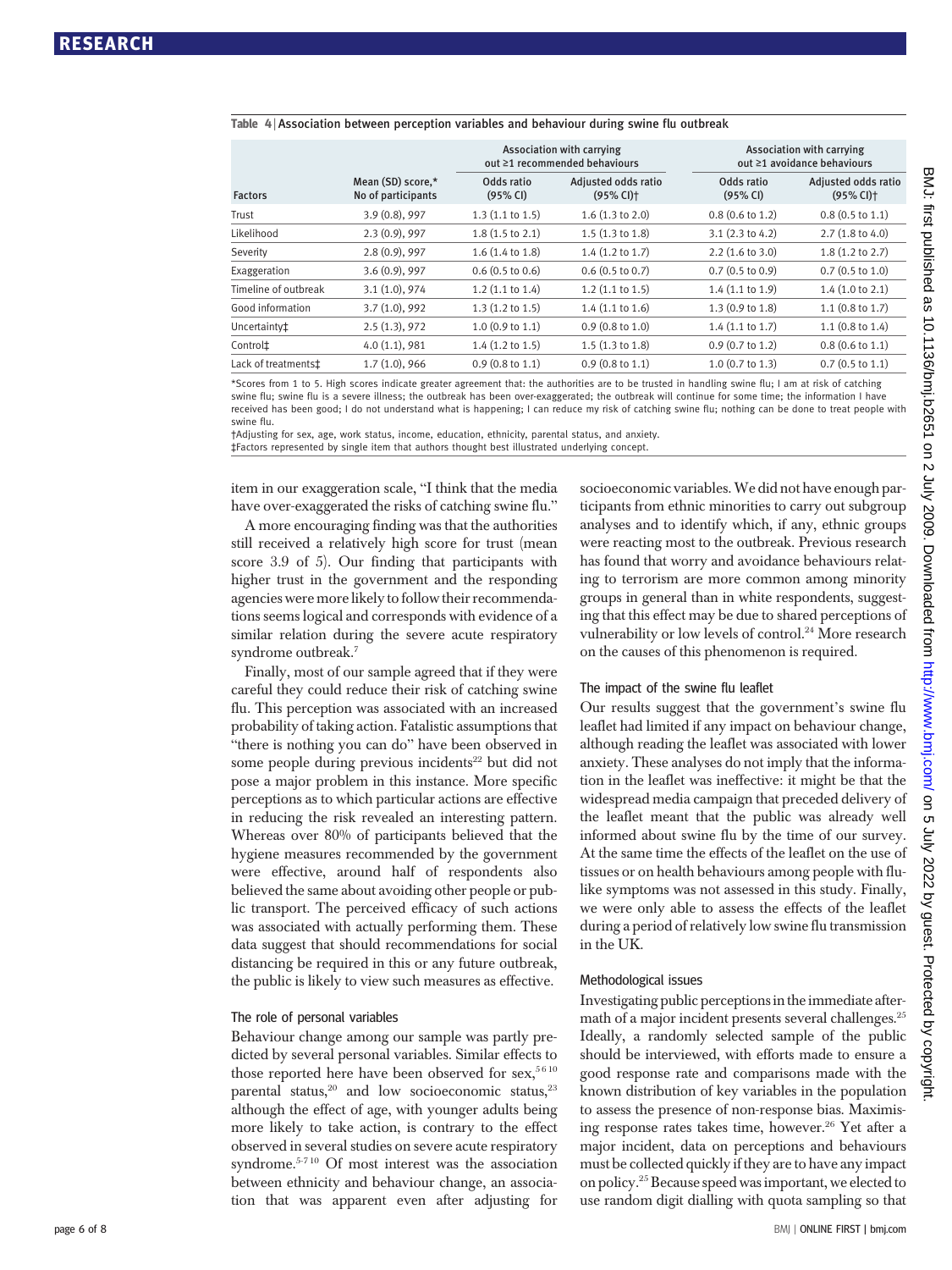#### WHAT IS ALREADY KNOWN ON THIS TOPIC

Encouraging people to adopt specific behaviours such as hand washing may help to reduce any effects of an influenza pandemic

During the outbreak of severe acute respiratory syndrome, evidence suggested that specific perceptions of the outbreak were associated with people's willingness to make these changes to their behaviour

#### WHAT THIS STUDY ADDS

In the early stages of the swine flu outbreak, relatively few people made recommended changes to their behaviour, despite widespread advertising and media coverage

Factors associated with an increased likelihood of making these changes included perceptions that swine flu is severe, the risk of catching it is high, the outbreak will continue for a long time, the authorities can be trusted, and people can control their risk

Being uncertain about the outbreak and believing that it had been exaggerated were associated with a lower likelihood of change

> the demographic distribution of our sample matched that of the population of England, Scotland, and Wales. In practice the use of quotas prevented only 55 potential respondents from participating. The low response rate (7%) may be of more concern, although as participants were not informed of the survey topic until consent had been obtained, any non-response bias on the basis of interest in the topic should have been minimal. Given the nature of this telephone survey, we were unable to obtain any data about nonresponders with which to assess potential bias.

> Aside from design issues, another issue with our study was the choice of primary outcome measure. Behaviour change is not the same as compliance with official advice. For example, some people who reported not increasing their hand washing none the less may have complied with advice to wash hands "often,"<sup>3</sup> whereas others who did increase their hand washing may still have fallen short of the optimal frequency. If "often" is defined as 10 times or more a day<sup>4</sup> then 41.3% of our sample met the criterion for compliance. If defined as five or more times a day, $27$  then 76.9% met the criterion. Using compliance rather than behaviour change as the outcome might have resulted in a different set of findings. However, while such data are of importance to disease modellers and policy makers, from the perspective of assessing public responses to an incident, behaviour change is the key indicator to consider. Compliance by default among people who frequently wash their hands is of lesser interest.

> Our selection of behaviour outcome measures deliberately avoided two of the key factors communicated to the public during the outbreak: the use of tissues when sneezing and what to do if flu-like symptoms develop. Given our sample size and the prevalence of flu at the time of the survey, we were unable to assess the set of behaviours regarding flu-like symptoms. Use of tissues was not included as this is important for the protection of others rather than oneself and hence may be qualitatively different in terms of its relation with predictor variables.

A caveat is also required about the perception scales that we used. Although the items incorporated in these scales had face validity, clustered appropriately during factor analysis, and produced adequate internal reliability their psychometric properties have yet to be determined fully. In particular, those measures based on single items should be regarded with caution. Further studies to expand and refine these scales and to test their properties in different situations are ongoing.

Finally, the cross sectional nature of our data means that we may have underestimated the strength of the associations between some risk factors and behaviour change. For example, engaging in precautionary behaviours may serve to reduce anxiety or reduce someone's perceived risk of catching swine flu. The true role of these variables in motivating behaviour change may therefore have been stronger than our results imply. For other analyses we may have overestimated the strength of associations. For example, successful behaviour change may increase someone's belief that they have control over the risk, artificially inflating our estimate of this effect.

#### **Conclusions**

Early epidemiological assessments suggest that the transmissibility of swine flu is at the lower end of estimates obtained for previous pandemics, whereas its case fatality ratio is comparable to that reported in the  $1958$  pandemic.<sup>12</sup> However, it remains possible that evolution of the virus or seasonal effects might alter both its transmissibility and its severity in the coming months.12 Should swine flu develop into a more serious public health problem, then understanding what factors are associated with adaptive behaviour changes among the general public may help communicators to devise more effective public health messages. Equally, understanding how the public responds to reports of a potential pandemic may also be useful in identifying ways of encouraging behaviour change during the early stages of any future outbreak of infectious disease.

Our results largely endorse the current policy of providing the public with clear, consistent information, which focuses on the practical things that people can do to reduce their risk and which maintains trust by explicitly discussing the current level of knowledge, preparation, and resources available to tackle the outbreak. Emphasising the efficacy of recommended actions and the possible duration of the outbreak may help to improve compliance further. The perception that government warnings or media stories represent scare mongering may be difficult to tackle but requires further attention. If the present swine flu outbreak does not result in high levels of morbidity, however, it is likely that the current response will be seen by some as yet another example of scientists and media "crying wolf." Finally, the large differences between ethnic groups in terms of behaviour change were of interest. Further research to confirm and explore these differences is required.